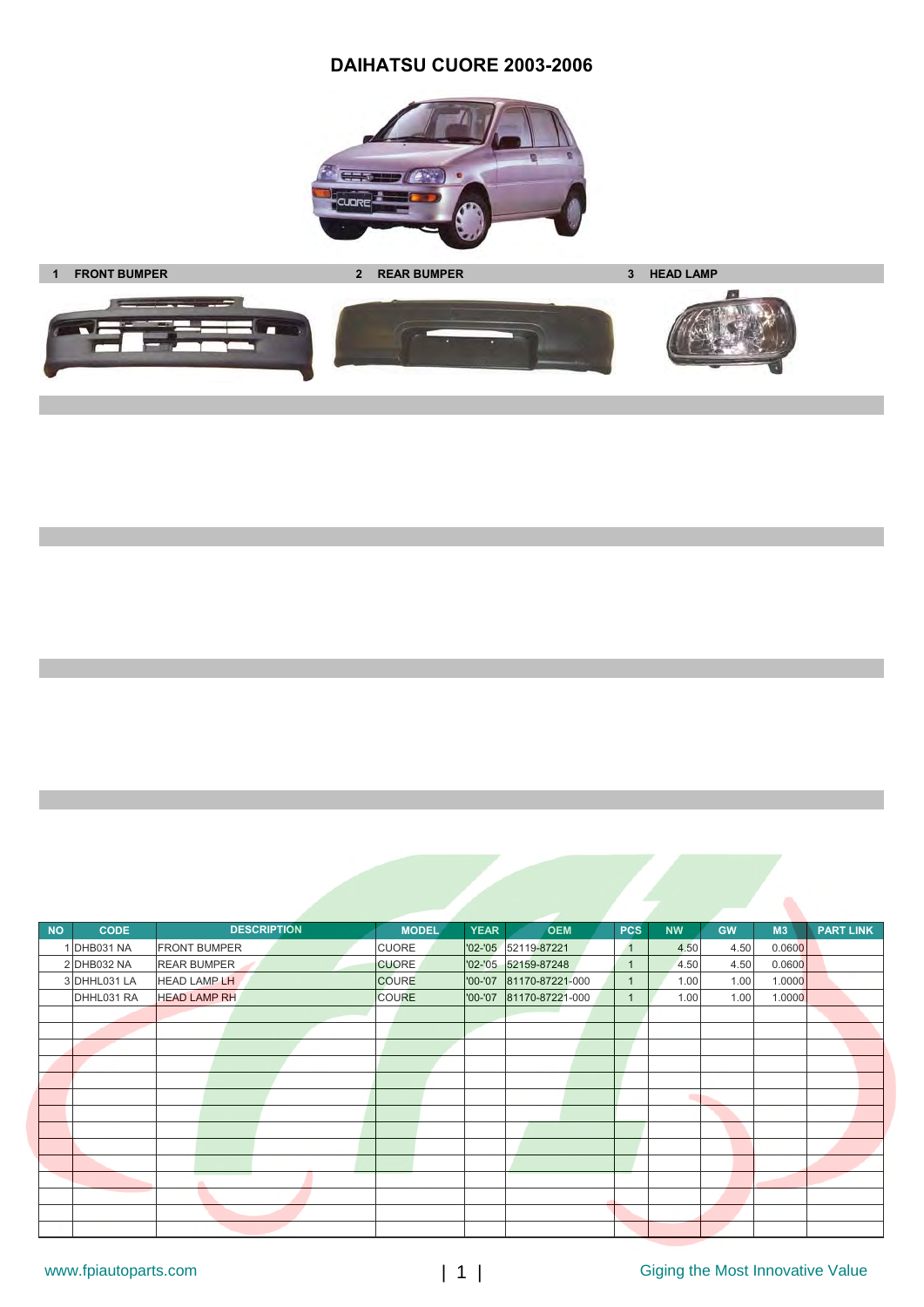# **DAIHATSU DELTA**



| <b>NO</b> | <b>CODE</b>   |                                              | <b>DESCRIPTION</b> | <b>MODEL</b>          | <b>YEAR</b> | <b>OEM</b>      | <b>PCS</b>   | <b>NW</b> | <b>GW</b> | M3     | <b>PART LINK</b> |
|-----------|---------------|----------------------------------------------|--------------------|-----------------------|-------------|-----------------|--------------|-----------|-----------|--------|------------------|
|           | 1 16711-87307 | <b>RADIATOR FAN SHROUD</b>                   |                    | <b>DELTA</b>          |             | 16711-87307     | $\mathbf{1}$ | 1.00      | 1.00      | 1.0000 |                  |
|           |               | 2 12361-87383-000 F.ENGINE MOUNTING DH DELTA |                    | <b>DAIHATSU DELTA</b> |             | 12361-87383-000 | $\mathbf{1}$ | 40.93     | 41.93     | 0.0012 |                  |
|           | 387310-87327  | <b>SPEEDO METER CABLE</b>                    |                    | <b>DAIHATSU DELTA</b> |             | 83710-87327     | 50           | 8.00      | 10.00     | 0.0500 |                  |
|           |               |                                              |                    |                       |             |                 |              |           |           |        |                  |
|           |               |                                              |                    |                       |             |                 |              |           |           |        |                  |
|           |               |                                              |                    |                       |             |                 |              |           |           |        |                  |
|           |               |                                              |                    |                       |             |                 |              |           |           |        |                  |
|           |               |                                              |                    |                       |             |                 |              |           |           |        |                  |
|           |               |                                              |                    |                       |             |                 |              |           |           |        |                  |
|           |               |                                              |                    |                       |             |                 |              | m         |           |        |                  |
|           |               |                                              |                    |                       |             |                 |              |           |           |        |                  |
|           |               |                                              |                    |                       |             |                 |              |           |           |        |                  |
|           |               |                                              |                    |                       |             |                 |              |           |           |        |                  |
|           |               |                                              |                    |                       |             |                 |              |           |           |        |                  |
|           |               |                                              |                    |                       |             |                 |              |           |           |        |                  |
|           |               |                                              |                    |                       |             |                 |              |           |           |        |                  |
|           |               |                                              |                    |                       |             |                 |              |           |           |        |                  |
|           |               |                                              |                    |                       |             |                 |              |           |           |        |                  |

Ä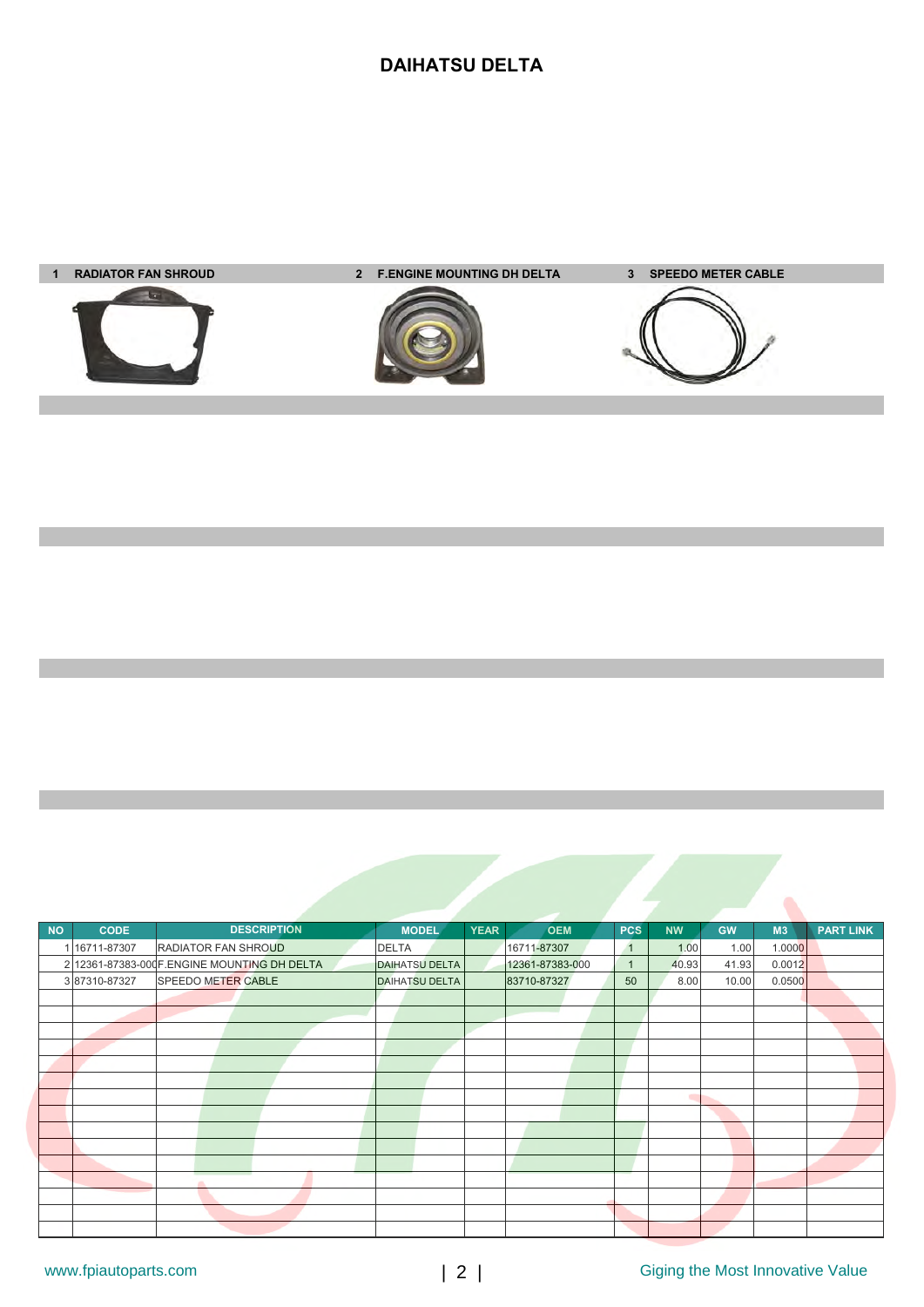#### **DAIHATSU GRAD MAX 2008-2014**







1 FRONT BUMPER WITH FINISHER ASSY 2 HEAR LAMP **3 TAIL LAMP VAN** 



**4 TAIL LAMP PICK-UP 6 6 GRILLE MAT BK** 

 $\frac{1}{2}$ 

**EEEEE** 



| <b>NO</b> | <b>CODE</b>  | <b>DESCRIPTION</b>                     | <b>MODEL</b>     | <b>YEAR</b> | <b>OEM</b>                        | <b>PCS</b>     | <b>NW</b> | <b>GW</b> | M3     | <b>PART LINK</b> |
|-----------|--------------|----------------------------------------|------------------|-------------|-----------------------------------|----------------|-----------|-----------|--------|------------------|
|           | 1DHB011 SA   | <b>FRONT BUMPER WITH FINISHER ASSY</b> | <b>GRAND MAX</b> | $'08 - '05$ | 52119-BZ480(B)/<br>52114-BZ010(G) | $\overline{1}$ | 4.00      | 4.50      | 0.0600 |                  |
|           | 2 DHHL011 LA | <b>HEAR LAMP LH</b>                    | <b>GRAD MAX</b>  | 08-'14      | 81170-BZ080                       | $\mathbf{1}$   |           |           |        |                  |
|           | DHHL011 RA   | <b>HEAR LAMP RH</b>                    | <b>GRAD MAX</b>  | 08-'14      | 81130-BZ080                       |                |           |           |        |                  |
|           | 3 DHL011 LA  | <b>TAIL LAMP VAN LH</b><br><b>VAN</b>  | <b>GRAD MAX</b>  | 08-'14      | 81560-BZ120                       |                | 1.00      | 1.00      | 1.0000 |                  |
|           | DHL011 RA    | <b>TAIL LAMP VAN RH</b><br><b>VAN</b>  | <b>GRAD MAX</b>  | 08-'14      | 81550-BZ120                       | 1              | 1.00      | 1.00      | 1.0000 |                  |
|           | 4 DHL011 LB  | TAIL LAMP PICK-UP LH                   | PICK-UP GRAD MAX | 08-'14      | 81560-BZ140                       |                | 1.00      | 1.00      | 1.0000 |                  |
|           | DHL011 RB    | TAIL LAMP PICK-UP RH                   | PICK-UP GRAD MAX | 08-'14      | 81550-BZ140                       |                | 1.00      | 1.00      | 1.0000 |                  |
|           | 5 DHG011 NA  | <b>GRILLE MAT BK</b>                   | <b>GRAD MAX</b>  | $08 - 14$   | 52114-BZ010                       |                |           |           |        |                  |
|           |              |                                        |                  |             |                                   |                |           |           |        |                  |
|           |              |                                        |                  |             |                                   |                |           |           |        |                  |
|           |              |                                        |                  |             |                                   |                |           |           |        |                  |
|           |              |                                        |                  |             |                                   |                |           |           |        |                  |
|           |              |                                        |                  |             |                                   |                |           |           |        |                  |
|           |              |                                        |                  |             |                                   |                |           |           |        |                  |
|           |              |                                        |                  |             |                                   |                |           |           |        |                  |
|           |              |                                        |                  |             |                                   |                |           |           |        |                  |
|           |              |                                        |                  |             |                                   |                |           |           |        |                  |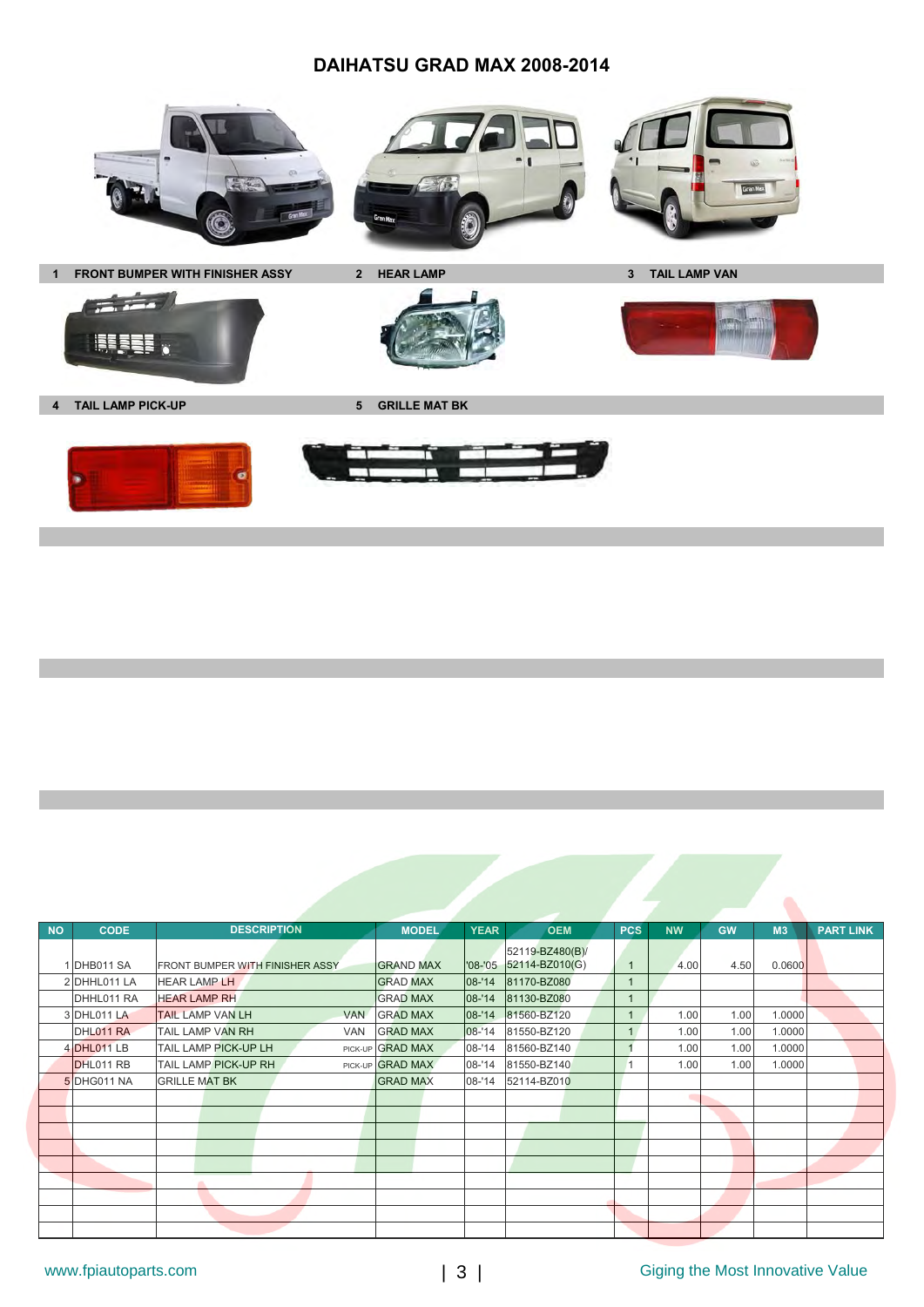#### **DAIHATSU TERIOS 2004-2006**





| <b>NO</b> | <b>CODE</b>                  | <b>DESCRIPTION</b>                 | <b>MODEL</b><br><b>YEAR</b>  | <b>OEM</b>      | <b>PCS</b>     | <b>NW</b> | <b>GW</b> | M3     | <b>PART LINK</b> |
|-----------|------------------------------|------------------------------------|------------------------------|-----------------|----------------|-----------|-----------|--------|------------------|
|           | <b>DHB045 NA</b>             | <b>FRONT BUMPER</b>                | <b>TERIOS</b><br>$'04 - '06$ | 52119-87419     | $\overline{1}$ |           |           |        |                  |
|           | 2 DHB046 NA                  | <b>REAR BUMPER</b>                 | <b>TERIOS</b><br>$'04 - '06$ | 52519-87401-000 | $\mathbf{1}$   | 4.00      | 4.50      | 0.0500 |                  |
|           | 3 DHG045 NA                  | <b>GRILLE BK</b>                   | <b>TERIOS</b><br>$'04 - '06$ | 53111-87422     |                |           |           |        |                  |
|           | 4 DHHL045 LA                 | <b>HEAD LAMP SINGLE LH</b>         | <b>TERIOS</b><br>$'04 - '06$ | 81150-87419-000 | 4              | 6.00      | 8.00      | 0.1200 |                  |
|           | DHHL045 RA                   | <b>HEAD LAMP SINGLE RH</b>         | <b>TERIOS</b><br>$'04 - '06$ | 81110-87419-000 | $\overline{4}$ | 6.00      | 8.00      | 0.1200 |                  |
|           | 5 DHHL045 LB                 | <b>HEAD LAMP DOUBLE LH</b>         | <b>TERIOS</b><br>$'04 - '06$ | 81150-87428-000 | $\overline{4}$ | 6.00      | 8.00      | 0.1200 |                  |
|           | DHHL045 RB                   | <b>HEAD LAMP DOUBLE RH</b>         | <b>TERIOS</b><br>$'04 - '06$ | 81110-87432-000 | $\overline{4}$ | 6.00      | 8.00      | 0.1200 |                  |
|           |                              | 6 81150-87405-000 HEAD LAMP LH     | <b>TERIOS</b><br>$'04 - '06$ | 81150-87405-000 |                |           |           |        |                  |
|           |                              | 81110-87405-000 HEAD LAMP RH       | <b>TERIOS</b><br>$'04 - '06$ | 81110-87405-000 |                |           |           |        |                  |
|           | 7 DHFL045 LA                 | <b>FRONT LAMP LH</b>               | <b>TERIOS</b><br>$'04 - '06$ | 81520-87406     | 10             | 4.00      | 5.00      | 0.0400 |                  |
|           | DHFL045 RA                   | <b>FRONT LAMP RH</b>               | '04-'06<br><b>TERIOS</b>     | 81510-87406     | 10             | 4.00      | 5.00      | 0.0400 |                  |
|           | 881040-87401-000 FOG LAMP LH |                                    | <b>TERIOS</b><br>'04-'06     | 81040-87401-000 |                |           |           |        |                  |
|           | 81030-87401-000 FOG LAMP RH  |                                    | <b>TERIOS</b><br>$'04 - '06$ | 81030-87401-000 |                |           |           |        |                  |
|           | 9DHFF045 SB                  | <b>FRONT FENDER</b>                | <b>TERIOS</b><br>$'04 - '06$ |                 |                |           |           |        |                  |
|           | 10 53301-87402-000 HOOD      |                                    | <b>TERIOS</b><br>$'04 - '06$ | 53301-87402-000 |                |           |           |        |                  |
|           |                              | 11 8205-87401-000 RADIATOR SUPPORT | TERIOS<br>$'04 - '06$        | 8205-87401-000  |                |           |           |        |                  |
|           |                              |                                    |                              |                 |                |           |           |        |                  |
|           |                              |                                    |                              |                 |                |           |           |        |                  |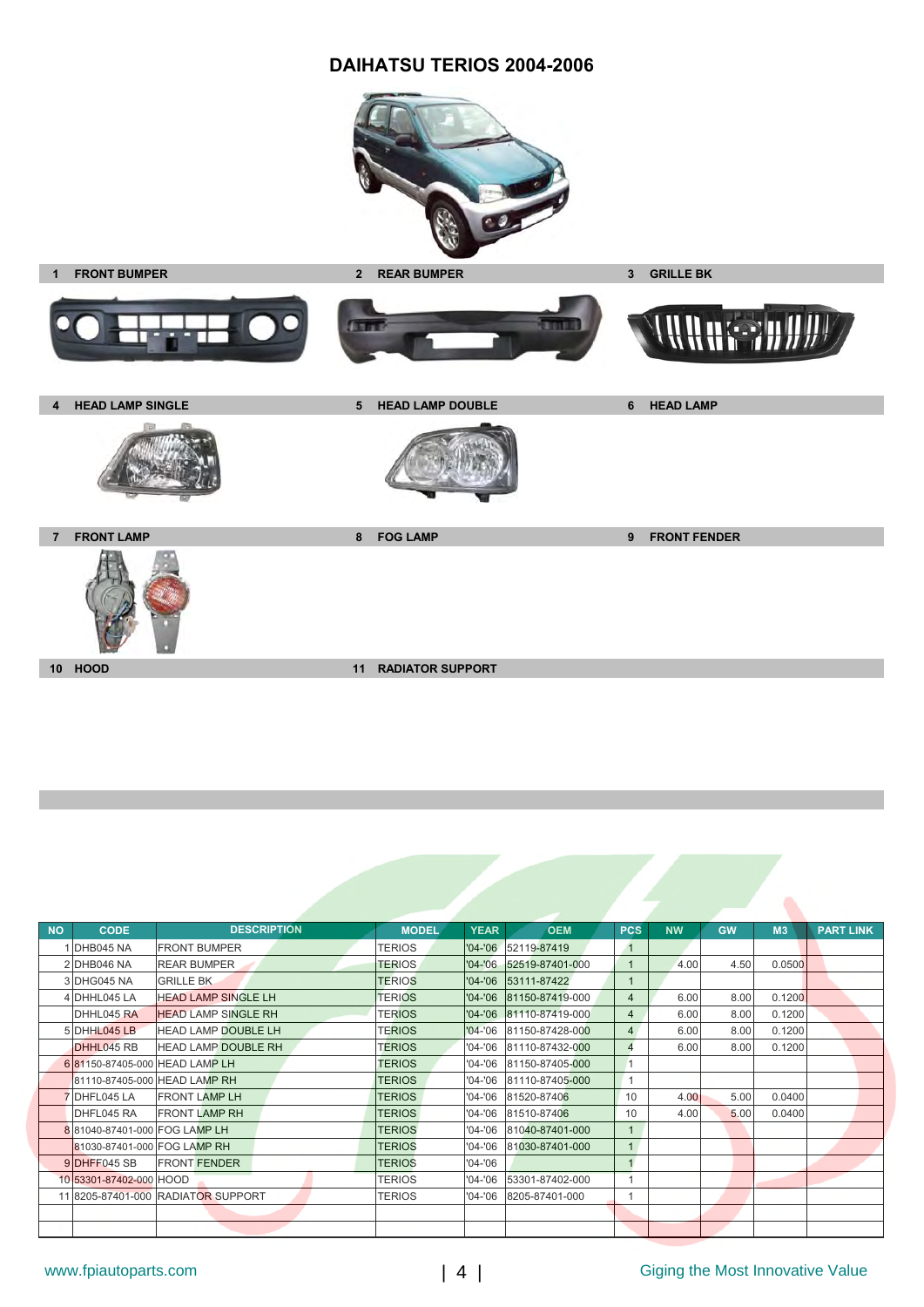### **DAIHATSU TERIOS 2009 / GRAND TERIOS 2010**









**4 FRONT BUMPER '11-'12 5 REAR BUMPER**



| <b>NO</b> | <b>CODE</b> | <b>DESCRIPTION</b>  | <b>MODEL</b>  | <b>YEAR</b> | <b>OEM</b>               | <b>PCS</b>   | <b>NW</b> | <b>GW</b> | M <sub>3</sub> | <b>PART LINK</b> |
|-----------|-------------|---------------------|---------------|-------------|--------------------------|--------------|-----------|-----------|----------------|------------------|
|           | 1 DHB047 NA | <b>FRONT BUMPER</b> | <b>TERIOS</b> |             | '06-'10 52119-B4051/4060 | $\mathbf{1}$ | 4.50      | 5.00      | 0.0600         |                  |
|           | 2 DHG047 NA | <b>GRILLE CP/BK</b> | <b>TERIOS</b> | $'08 - '11$ | 53111-B4010              | 5            | 4.00      | 5.00      | 0.0800         |                  |
|           | 3 DHG047 NB | <b>GRILLE BK</b>    | <b>TERIOS</b> | $'08 - 10$  | 52111-BZ180              | 5            | 4.00      | 6.00      | 0.0400         |                  |
|           | 4 DHB049 NA | <b>FRONT BUMPER</b> | <b>TERIOS</b> |             | '11-'12 52119-BZ810      | 1            | 4.00      | 4.50      | 0.0600         |                  |
|           | 5 DHB048 NA | <b>REAR BUMPER</b>  | <b>TERIOS</b> |             | '06-'10 52159-BZ180      | 1            | 4.00      | 4.00      | 0.0500         |                  |
|           |             |                     |               |             |                          |              |           |           |                |                  |
|           |             |                     |               |             |                          |              |           |           |                |                  |
|           |             |                     |               |             |                          |              |           |           |                |                  |
|           |             |                     |               |             |                          |              |           |           |                |                  |
|           |             |                     |               |             |                          |              | ۰         |           |                |                  |
|           |             |                     |               |             |                          |              |           |           |                |                  |
|           |             |                     |               |             |                          |              |           |           |                |                  |
|           |             |                     |               |             |                          |              |           |           |                |                  |
|           |             |                     |               |             |                          |              |           |           |                |                  |
|           |             |                     |               |             |                          |              |           |           |                |                  |
|           |             |                     |               |             |                          |              |           |           |                |                  |
|           |             |                     |               |             |                          |              |           |           |                |                  |
|           |             |                     |               |             |                          |              |           |           |                |                  |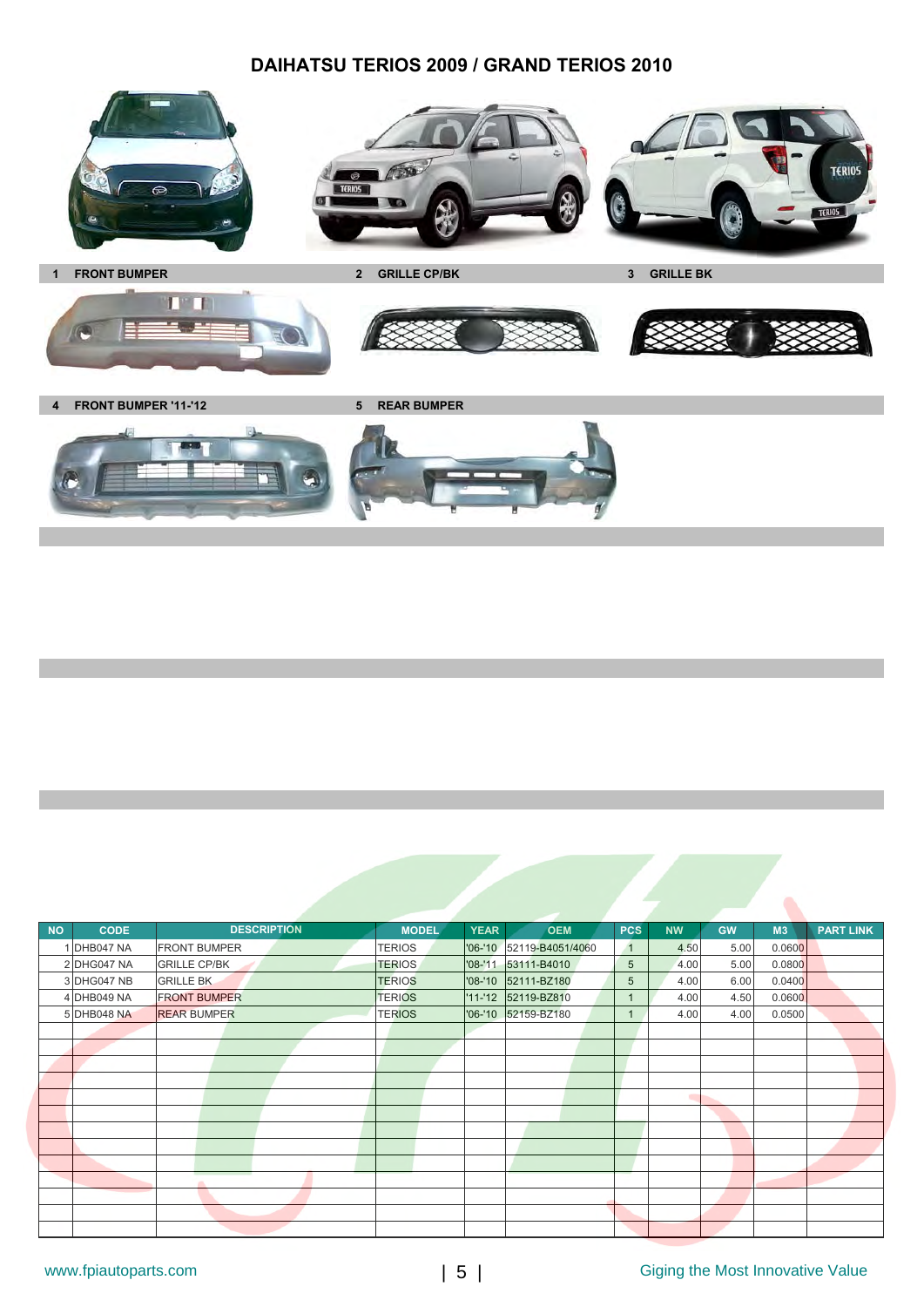### **DAIHATSU GRAND TERIOS 2011**





**4 GRILLE CP/BK**



| <b>NO</b> | <b>CODE</b> | <b>DESCRIPTION</b>  | <b>MODEL</b>  | <b>YEAR</b> | <b>OEM</b>          | <b>PCS</b>     | <b>NW</b> | <b>GW</b> | M3     | <b>PART LINK</b> |
|-----------|-------------|---------------------|---------------|-------------|---------------------|----------------|-----------|-----------|--------|------------------|
|           | 1 DHB049 NA | <b>FRONT BUMPER</b> | <b>TERIOS</b> |             | '11-'12 52119-BZ810 | $\overline{1}$ | 4.00      | 4.50      | 0.0600 |                  |
|           | 2 DHB051 NA | <b>FRONT BUMPER</b> | <b>TERIOS</b> |             | '11-'13 53113-B4151 | $\mathbf{1}$   | 4.50      | 5.00      | 0.0600 |                  |
|           | 3 DHB050 NA | <b>REAR BUMPER</b>  | <b>TERIOS</b> |             | '11-'12 52159-BZ650 | $\mathbf{1}$   | 4.00      | 5.00      | 0.0600 |                  |
|           | 4 DHG049 NA | <b>GRILLE CP/BK</b> | <b>TERIOS</b> |             | '11-'12 53101-BZ220 | 5              | 4.00      | 5.00      | 0.0500 |                  |
|           |             |                     |               |             |                     |                |           |           |        |                  |
|           |             |                     |               |             |                     |                |           |           |        |                  |
|           |             |                     |               |             |                     |                |           |           |        |                  |
|           |             |                     |               |             |                     |                |           |           |        |                  |
|           |             |                     |               |             |                     |                |           |           |        |                  |
|           |             |                     |               |             |                     |                | ۰         |           |        |                  |
|           |             |                     |               |             |                     |                |           |           |        |                  |
|           |             |                     |               |             |                     |                |           |           |        |                  |
|           |             |                     |               |             |                     |                |           |           |        |                  |
|           |             |                     |               |             |                     |                |           |           |        |                  |
|           |             | a.                  |               |             |                     |                |           |           |        |                  |
|           |             |                     |               |             |                     |                |           |           |        |                  |
|           |             |                     |               |             |                     |                |           |           |        |                  |
|           |             |                     |               |             |                     |                |           |           |        |                  |